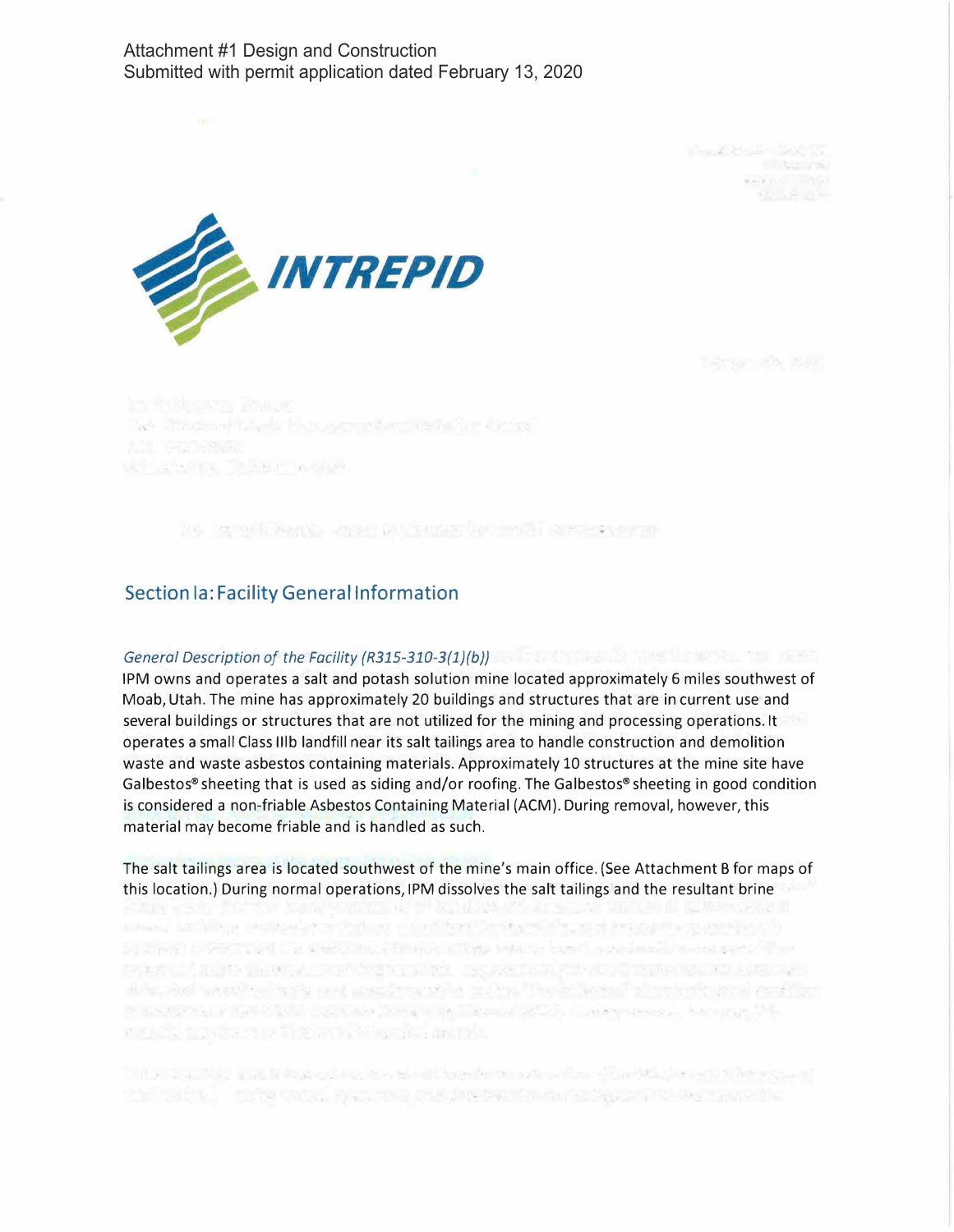Mr. Ty Howard Class lllb Landfill Permit 0401 February 13, 2020 Page 2

solution is injected back into the mine for mining potash. The potash-laden brine is pumped to solar ponds. After the water is evaporated the remaining salt and potash material is harvested by scraper and processed at the mill into final products. A 2.3-acre parcel of the salt tailings area which lies up gradient and to the south of the salt tailings pile has been developed as a previously permitted Class lllb landfill (see Figure I in Attachment B).

### Legal description and Proof of Ownership (R315-310-3{1}{c)

The legal description of the onsite landfill is: SEl/4 of NWl/4 Section 25, Range 20 East Township 26 South

# Proof of Ownership (R315-310-3(1}{c))

A statement of ownership is included as Attachment C. Land use in the surrounding area consists of recreational jeep, biking and hiking trails. Dead Horse Point State Park is located approximately 20 miles southwest of the site. Arches National Park is approximately 20 miles to the northeast. The city of Moab is approximately 6 miles northeast of the site, and most of the immediately surrounding area is in its undisturbed, natural state.

### Demonstration that the landfill is not a commercial facility (§19-6-102(3))

The 1PM landfill does not accept solid waste for profit from any source. Only waste generated at the 1PM facility is accepted the 1PM landfill, therefore this landfill is not a commercial landfill.

### Waste Type and Anticipated Daily Volume (R315-310-3(1)(d))

The landfill accepts non-hazardous waste that is generated exclusively the mine site. 1PM estimates 10-15 cubic yards accepted at the landfill annually.

The following non-hazardous solid wastes will be accepted at the facility:

- Galbestos® sheeting and other asbestos containing material waste
- Obsolete equipment
- Pallets
- Concrete
- Iron and other non-recyclable scrap metal
- Asphalt
- Other construction/demolition non-hazardous waste

All municipal solid waste including paper, cardboard, food and other office wastes is placed in appropriate dumpsters and transported to a commercial waste transfer station for proper disposal or recycling.

#### Intended schedule of construction (R315-302-2{2}{o))

This application is for renewal of an existing landfill permit. No additional construction is proposed at this time. The cell for Non-ACM has been constructed and an As-built Construction letter was submitted to the Utah Solid & Hazardous Waste Control Board on February 28, 2005, please refer to Attachment D for a copy of this letter. The cell was constructed southeast of the existing salt tailings pond as identified in the figures found in Attachment B. The ACM cell was constructed in 2009. Please refer to Figure 1 in Attachment B for the location of the cells within the permitted 2.3-acre